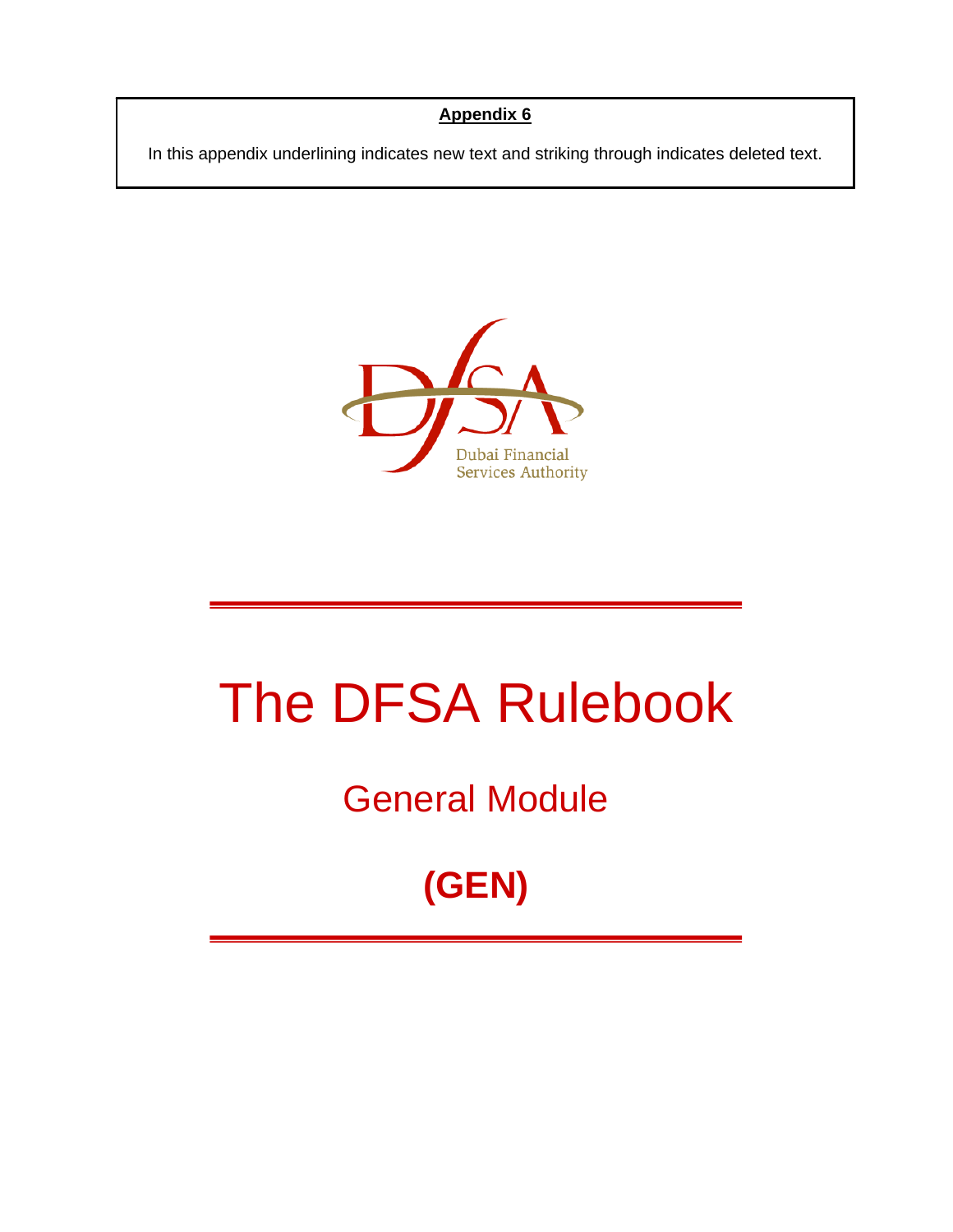

#### **1 INTRODUCTION**

### **1.1 Application**

**1.1.1** This module (GEN) applies to every Person to whom the Regulatory Law 2004 or Markets Law 2005 applies and to the same extent in relation to every such Person as that law, except to the extent that a provision of GEN provides for a narrower application.

**Guidance**

Pursuant to the application provisions in each chapter, only chapters 1 to 3 inclusive of GEN apply to a Representative Office.

**………** 

# **2 FINANCIAL SERVICES**

#### **2.1 Application**

**2.1.1** This chapter applies to every Person to whom the Regulatory Law 2004 applies, and to the same extent in relation to every such Person as that law.

#### **2.2 Financial Service activities**

- **2.2.1** An activity constitutes a Financial Service under the Regulatory Law 2004 and these Rules where:
	- (a) it is an activity specified in Rule 2.2.2; and
	- (b) such activity is carried on by way of business in the manner described in section 2.3.
- **2.2.2** The following activities are specified for the purposes of Rule 2.2.1:
	- (a) Accepting Deposits;
	- (b) Providing Credit;
	- (c) Providing Money Services;
	- (d) Dealing in Investments as Principal;
	- (e) Dealing in Investments as Agent;
	- (f) Arranging Credit or Deals in Investments;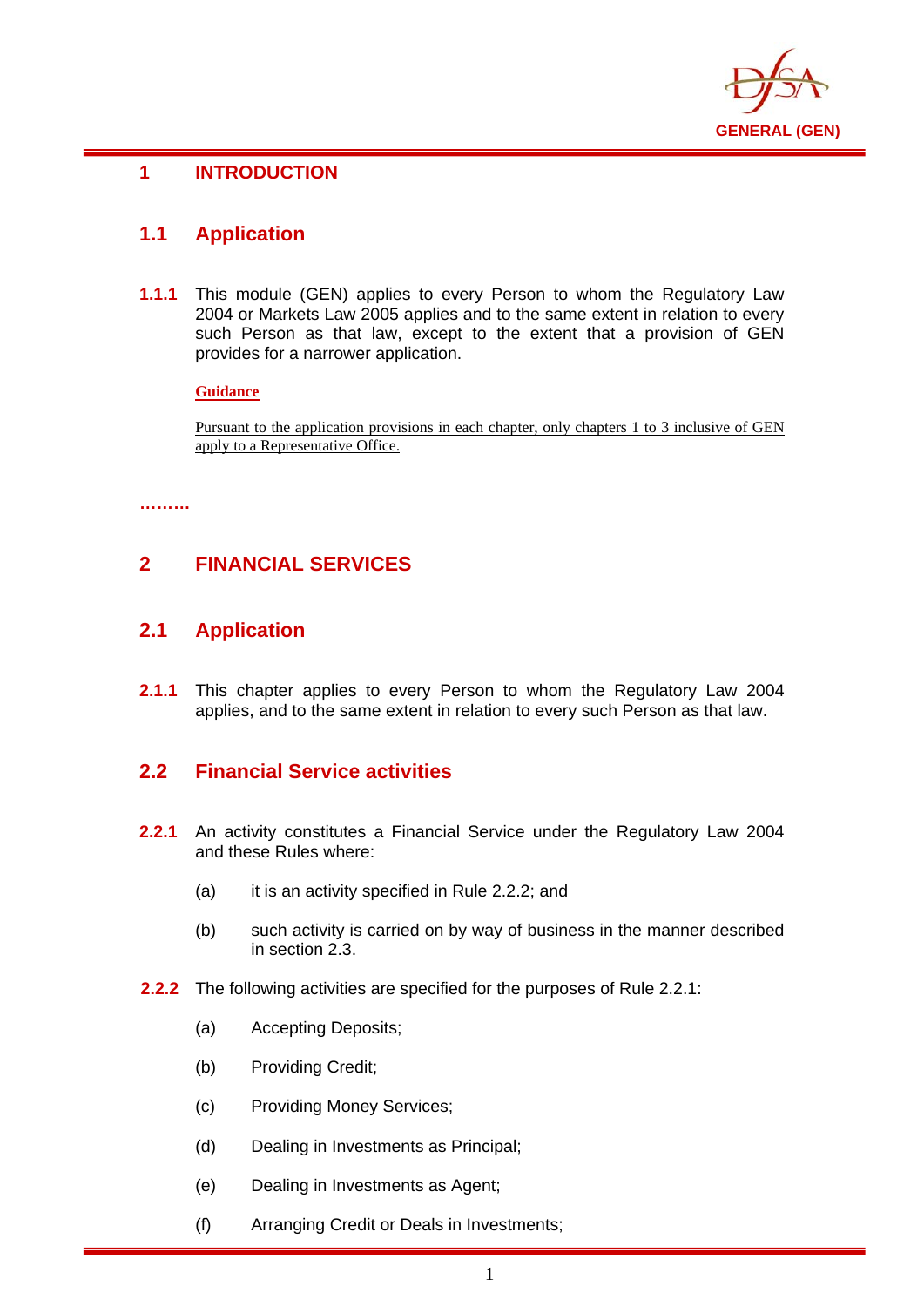

(g) Managing Assets;

i

- (h) Advising on Financial Products or Credit;
- (i) Operating a Collective Investment Fund;
- (j) Providing Custody;
- (k) Arranging Custody;
- (l) Effecting Contracts of Insurance;
- (m) Carrying Out Contracts of Insurance;
- (n) Operating an Exchange;
- (o) Operating a Clearing House;
- (p) Insurance Intermediation;
- (q) Insurance Management;
- (r) Managing a Profit Sharing Investment Account;
- (s) Operating an Alternative Trading System;
- (t) Providing Trust Services;
- (u) Providing Fund Administration; and
- (v) Acting as the Trustee of a Fund.; and
- (w) Operating a Representative Office.

#### **Guidance**

Note that the ambit of these activities in Rule 2.2.2 may be restricted under COB, AMI or REP and may be fettered by the continuing operation of Federal Law.

- **2.2.3** Each activity specified in Rule 2.2.2:
	- (a) is to be construed in the manner provided under these Rules; and
	- (b) is subject to exclusions under these Rules which may apply to such an activity.

**…………**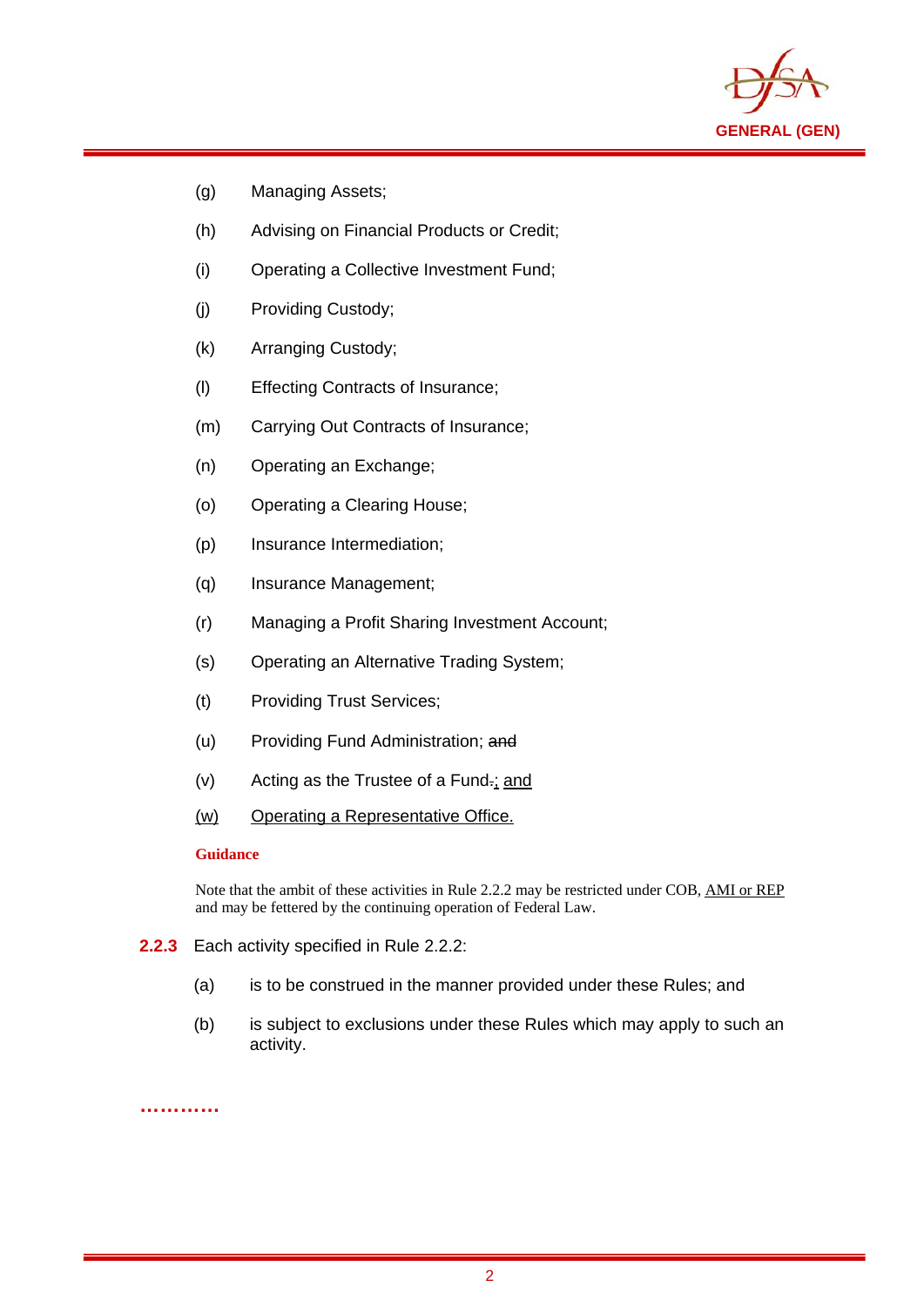

#### i **2.9 Arranging credit or deals in investments**

- **2.9.1** (1) In Rule 2.2.2 Arranging credit or deals in Investments means:
	- (a) making arrangements with a view to another Person whether as principal or agent buying, selling, subscribing for or underwriting an Investment; or
	- (b) making arrangements for another Person, whether as principal or agent, to borrow money by way of a Credit Facility.
	- $(2)$  The arrangements in  $(1)$  include:
		- $(a)$  arrangements which do not bring about the transaction; and
		- (b) making invitations or, engaging in any other conduct with a view to influencing another Person to enter into a transaction referred to in  $(1)$ .
	- $(3)$   $\ln (2)(b)$ :
		- (a) invitations mean any communications that directly or indirectly invite a Person to enter into any transaction referred to in (1); and
		- (b) other conduct means any conduct, though not amounting to an invitation, that can be viewed as a step in the chain that directly or indirectly leads a Person to enter in to a transaction referred to in (1) and includes the making of a referral.
	- $(4)$  (3) The arrangements in (1) do not include:
		- (a) arrangements which amount to Operating an Alternative Trading System; or
		- (b) arrangements of the kind described in Rule 2.26.1 that constitute marketing.

#### **Guidance**

Activities referred to in (2)(b) may include providing communications that contain generic advice, in which case authorisation for both arranging and advising may be required. In regard to arrangements under Rule 2.9.1(3)(b), pursuant to Rule 3.2.7, an Authorised Firm (other than a Representative Office) may carry on an activity of the kind described in Rule 2.26.1 that constitutes marketing without the need for any additional authorisation to do so.

**…………**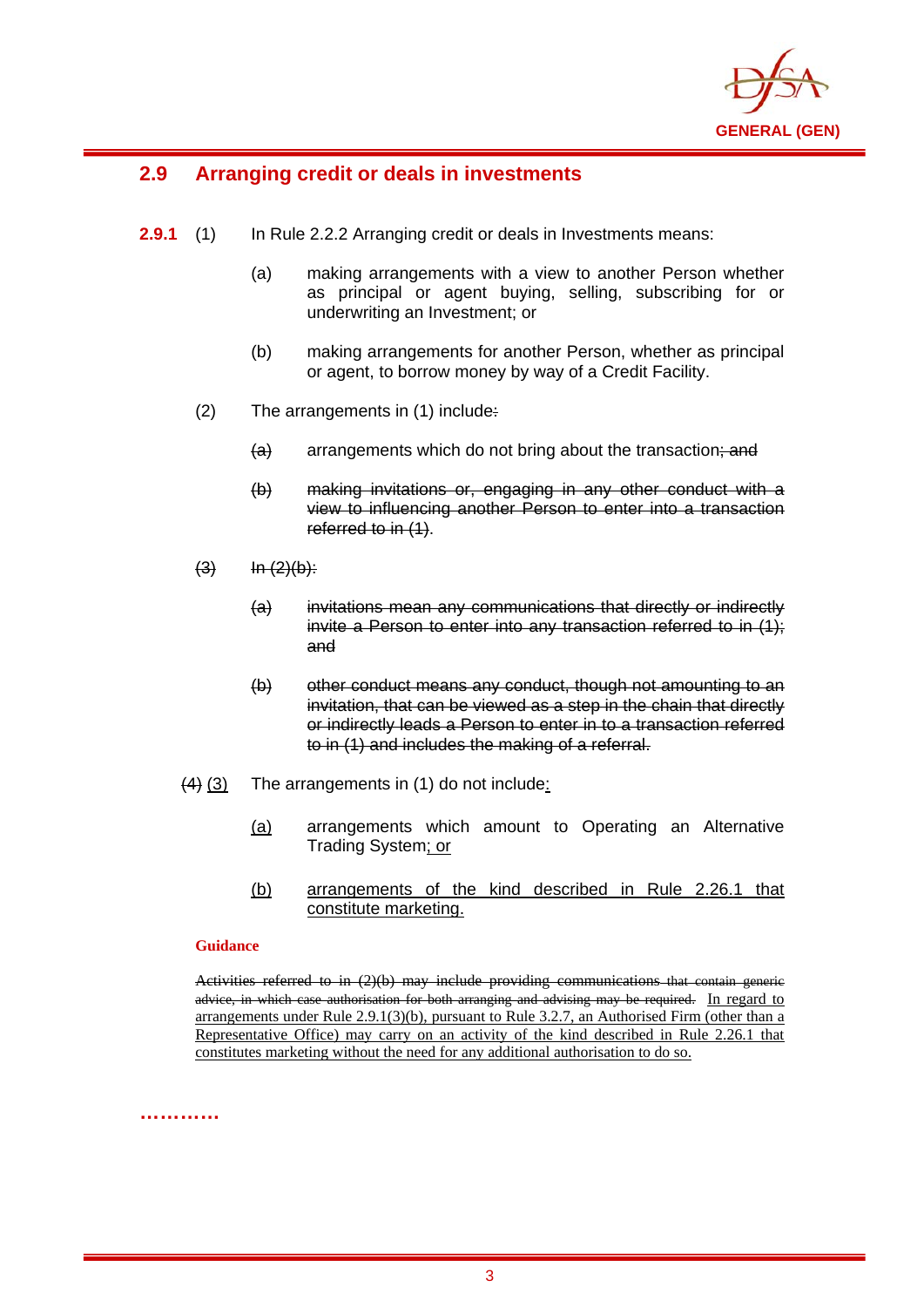

#### **2.11 Advising on financial products or credit**

i

- **2.11.1** (1) In Rule 2.2.2 Advising on financial products or credit means giving advice to a Person which:
	- (a) is given to a Person in his capacity as an investor or potential investor, or in his capacity as agent for an investor or a potential investor on the merits of his buying, selling, holding, subscribing for or underwriting a particular financial product (whether as principal or agent); or
	- $(b)$  is given to a Person in his capacity as a borrower or potential borrower or as agent for a borrower or potential borrower on the merits of his entering into a particular Credit Facility; or

#### (c) constitutes generic advice.

- (2) Advice in (1)(a) and (b) includes a statement, opinion or report:
	- (a) where the intention is to influence a Person, in making a decision, to select a particular financial product or an interest in a particular financial product or to enter into a particular Credit Facility; or
	- (b) which could reasonably be regarded as being intended to have such an influence.
- (3) In (1)(c), 'generic advice' means any communication, subject to (4), that:
	- (a) contains information about a particular financial product or Credit Facility;
	- (b) could reasonably be regarded as being intended to influence a Person when making a decision relating to any financial product or Credit Facility to which the communication relates; and
	- (c) does not contain any advice on the merits of that particular Person entering into a transaction to buy, sell, hold, subscribe for or underwrite those financial products or enter into a particular Credit Facility, whether as principal or agent.
- (4) Any communication which contains generic advice where issued by or on behalf of a government or government entity does not constitute generic advice for the purposes of this Rule.

#### **Guidance**

Promotional material that does not contain any information about any particular financial product (such as flyers containing general information about any financial service provider) would not be generic advice. However, their distribution may amount to arranging and may therefore require authorisation. In any case, an Authorised Firm distributing such material is required to comply with COB section 3.2. Communication can be oral, printed or in electronic form.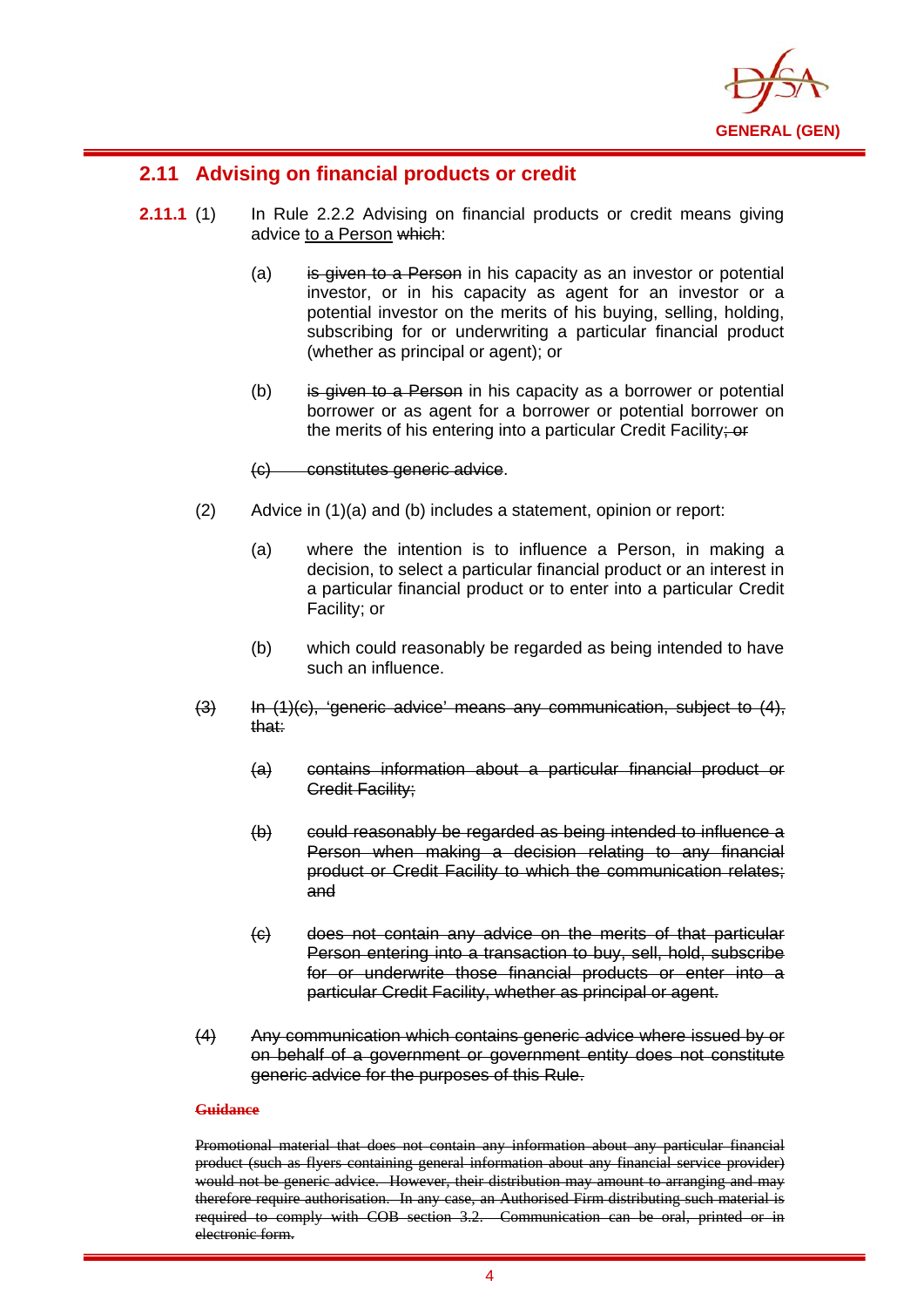

(5) (3) For the purposes of this Rule and Rule 2.11.2, a financial product is an Investment or rights under a contract of Long-Term Insurance, not being a contract of reinsurance.

**…………** 

i

#### **2.19 Insurance intermediation**

- **2.19.1** (1) In Rule 2.2.2 Insurance Intermediation means:
	- (a) advising on insurance;
	- (b) acting as agent for another Person in relation to the buying or selling of insurance for that other Person; or
	- (c) making arrangements with a view to another Person, whether as principal or agent, buying insurance.
	- $(2)$  In  $(1)(a)$ , 'advising' means giving advice:
		- (a) which is given to a Person in his capacity as a policyholder or potential policyholder, or in his capacity as agent for a policyholder or potential policyholder on the merits of his entering into a Contract of Insurance whether as principal or agent; or
		- (b) that constitutes generic advice.
	- $(3)$  In  $(2)(a)$ , 'advice' includes a statement, opinion or report:
		- (a) where the intention is to influence a Person, in making a decision, to select a particular Contract of Insurance or insurance cover; or
		- (b) which could reasonably be regarded as being intended to have such influence.
	- (4) In (2)(b), 'generic advice' means any communication, subject to (5), that:
		- (a) contains information about a particular Contract of Insurance or insurance cover; and
		- (b) could reasonably be regarded as being intended to influence a Person when making a decision relating to any particular Contract of Insurance or type of insurance cover to which the communication relates,

although the communication does not contain any advice on the merits of the Particular person entering into those Contracts of Insurance or obtaining insurance cover referred to in the communication.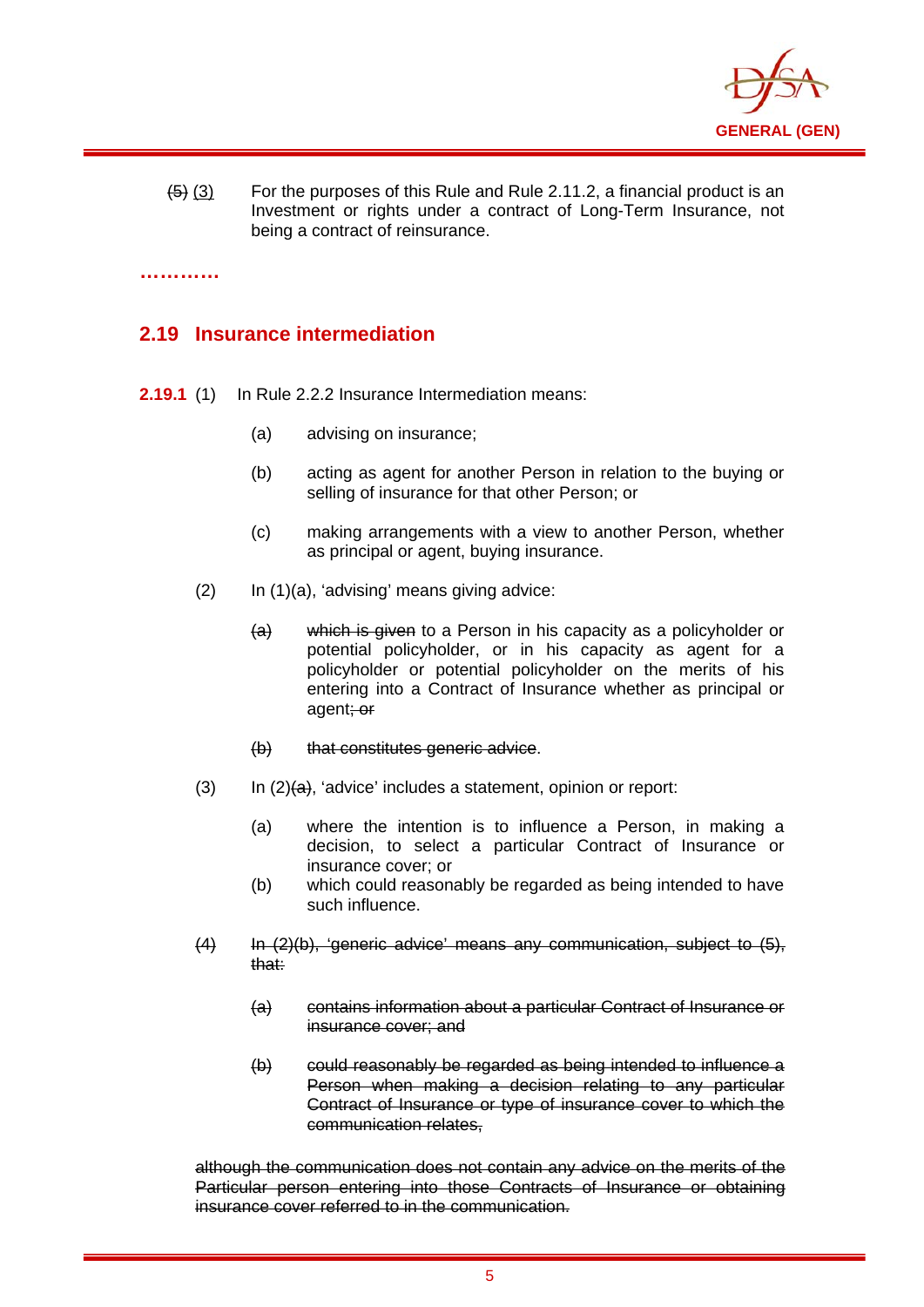

- (5) Any communication which contains generic advice where issued by or on behalf of a government or government entity does not constitute generic advice for the purposes of this Rule.
- $(6)$  (4) The arrangements in (1)(c) include:
	- $(a)$  arrangements which do not bring about the transaction; and
	- (b) making invitations or, engaging in any other conduct with a view to influencing another Person when making a decision in relation to a particular Contract of Insurance or insurance cover.
	- (5) The arrangements in (1)(c) do not include arrangements of the kind described in Rule 2.26.1 that constitute marketing.
	- $(7)$   $\ln (6)(b)$ :
		- (a) invitations mean any communications that directly or indirectly invite a Person to enter into a particular Contract of Insurance; and
		- (b) other conduct means any conduct, though not amounting to an invitation, that can be viewed as a step in the chain that directly or indirectly leads a Person to enter in to a particular Contract of Insurance.

#### **Guidance**

An Authorised Firm when distributing material relating to Insurance Contracts or cover must comply with the requirements in section 7.3 of COB. Communications can be oral, electronic or in print. In regard to arrangements under Rule 2.19.1(5), pursuant to Rule 3.2.7, an Authorised Firm (other than a Representative Office) may carry on an activity of the kind described in Rule 2.26.1 that constitutes marketing without the need for any additional authorisation to do so.

**………** 

i

# **2.26 Operating a Representative Office**

**2.26.1** (1) In Rule 2.2.2 Operating a Representative Office means the marketing of one or more financial services or financial products which are offered in a jurisdiction other than the DIFC.

- (2) For the purposes of (1) 'marketing' means:
	- (a) providing information on one or more financial products or financial services;
	- (b) engaging in promotions in relation to (a); or
	- (c) making introductions or referrals in connection with the offer of financial services or financial products;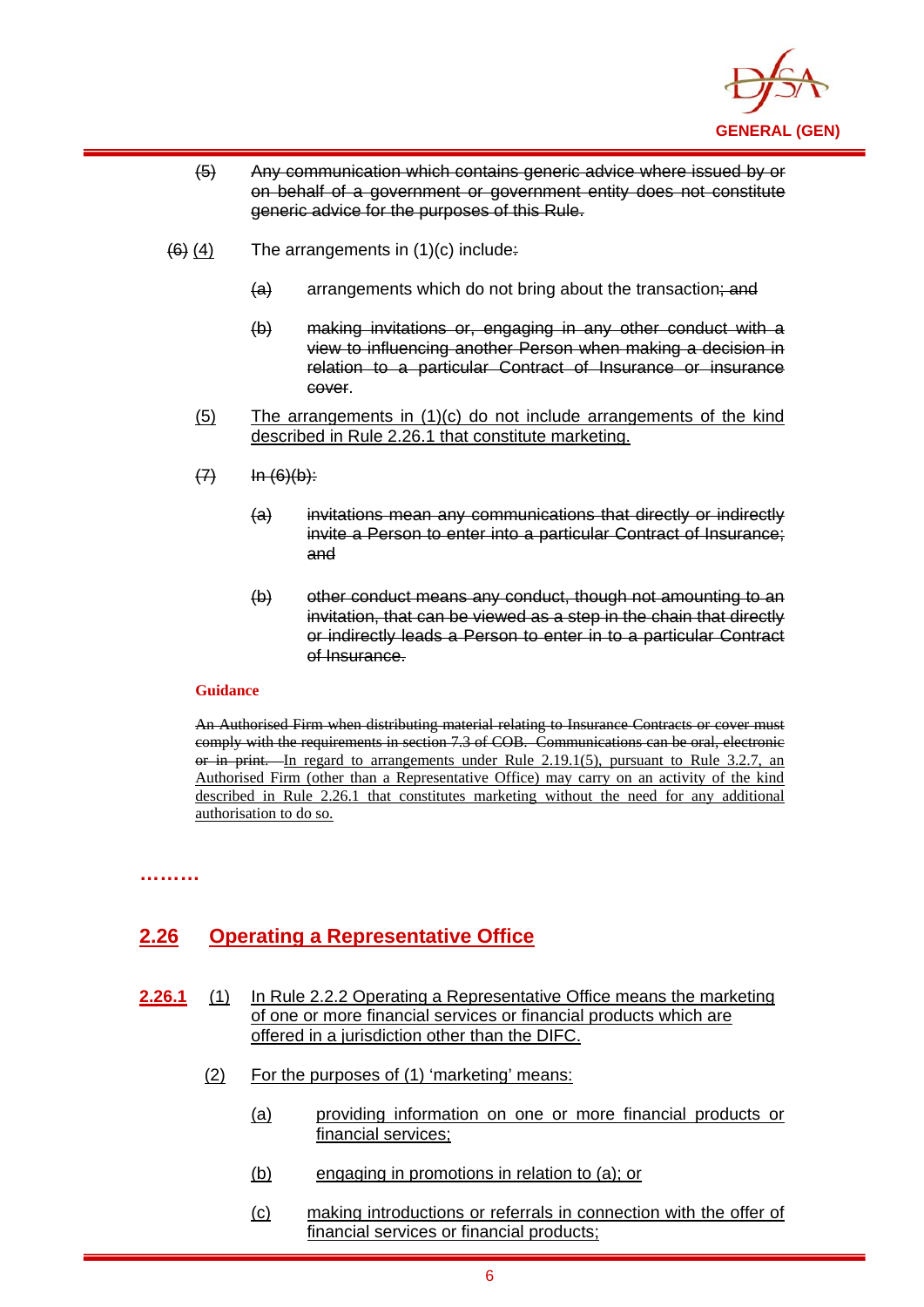

provided that such activities do not constitute:

- (d) Advising on Financial Products or Credit; or
- (e) receiving and transmitting orders in relation to a financial product.
- (3) For the purposes of (1) and (2) (a), (c) and (d), the term 'financial product' means an Investment, a Credit Facility, a Deposit, a Profit Sharing Investment Account or a Contract of Insurance.

#### **Exclusions**

- **2.26.2** An Authorised Firm other than a Representative Office does not Operate a Representative Office if it undertakes any activities of the kind described in Rule 2.26.1 that constitute marketing.
- **2.26.3** Any communication which amounts to marketing in respect of a financial service or financial product, which is issued by or on behalf of a government or non-commercial government entity, does not constitute marketing for the purposes of Rule 2.26.1.

### **3 FINANCIAL SERVICES WHICH MAY BE CARRIED ON IN OR FROM THE DIFC**

**……...** 

i

#### **3.2 Permitted Financial Services for Authorised Firms**

- **3.2.1** Pursuant to Article 42(1)(a) an Authorised Firm, subject to the Rules in this section, may carry on any one or more of the following Financial Services:
	- (a) **………….**
	- (r) Providing Fund Administration; and
	- (s) Acting as the Trustee of a Fund.; and
	- (t) Operating a Representative Office.

#### **Guidance**

**………..** 

The consequence of Rule 3.2.1 is that no Person may carry on the Financial Service of Providing Money Services.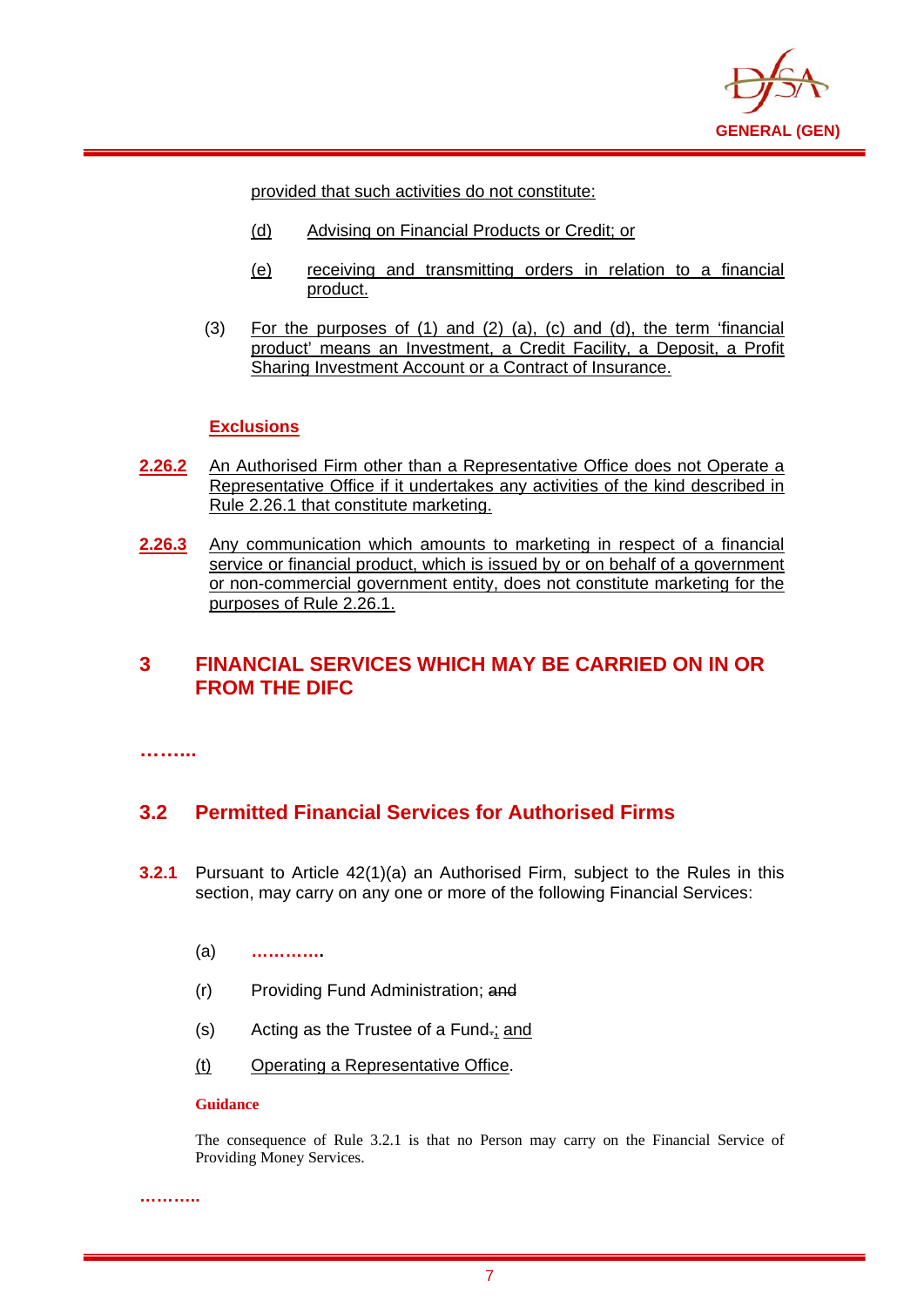

- **3.2.6** An Authorised Firm which is licenced to carry on the Financial Service of Operating a Representative Office may not be licenced to carry on any other Financial Service.
- **3.2.7** An Authorised Firm (other than a Representative Office) may carry on an activity of the kind described in Rule 2.26.1 that constitutes marketing without the need for any additional authorisation to do so.

**………..**

i

# **4 CORE PRINCIPLES**

#### **4.1 Principles for Authorised Firms – application**

**4.1.1** The eleven Principles for Authorised Firms, set out in section 4.2, apply to every Authorised Firm, other than a Representative Office, in accordance with Rules 4.1.2 and 4.1.3.

**……….**

**…………** 

# **5 MANAGEMENT, SYSTEMS AND CONTROLS**

#### **5.1 Application**

- **5.1.1** (1) Subject to (5) and (6), this chapter applies to every Authorised Person with respect to Financial Services carried on in or from the DIFC.
	- (2) It also applies in a Prudential Context to a Domestic Firm with respect to all its activities wherever they are carried on.
	- (3) Section 5.3 also applies to an Authorised Firm in a Prudential Context with respect to its entire DIFC branch's activities wherever they are carried on.
	- (4) This chapter also applies to an Authorised Market Institution, if it has an endorsed Licence authorising it to maintain an Official List of Securities, with respect to such maintenance.
	- (5) Rules 5.3.13, 5.3.14, 5.3.15, 5.3.23, and 5.3.24 do not apply to an Authorised ISPV.
	- (6) This chapter does not apply to a Representative Office.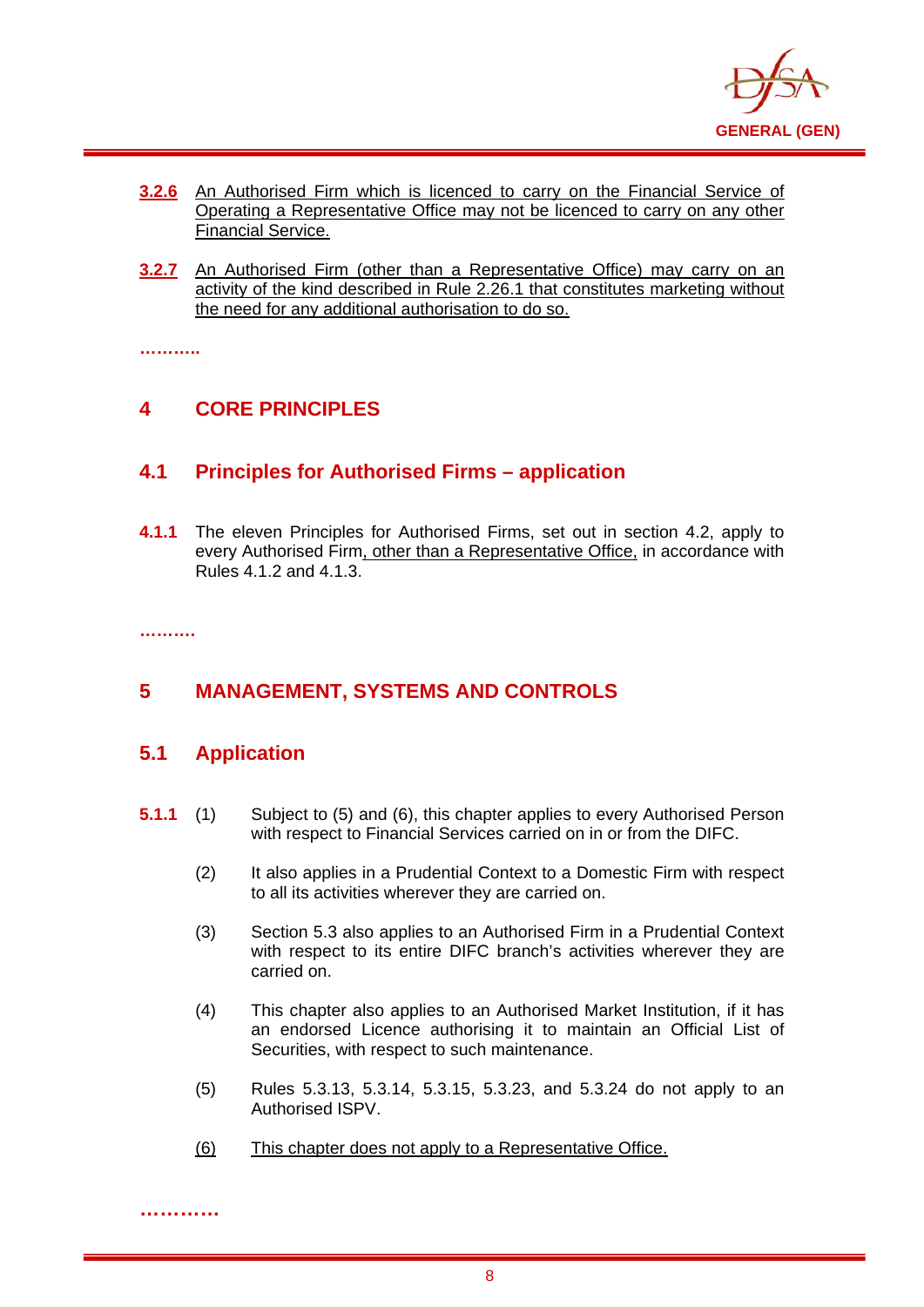

#### **6 GENERAL PROVISIONS**

### **6.1 Application**

i

- **6.1.1** (1) Sections 6.1, 6.2, 6.3 and 6.9 apply to every Person to whom any provision in the Rulebook applies.
	- (2) Section 6.4 applies to every Authorised Person.
	- (3) Sections 6.5 and 6.6 apply to every Authorised Firm, Authorised Market Institution and Person who has submitted an application for authorisation to carry on one or more Financial Services.
	- (4) Section 6.7 applies to any Person who has been affected by the activities of the DFSA.
	- (5) Section 6.8 applies to the DFSA.
	- (6) This chapter does not apply to a Representative Office.

**…………** 

# **8 ACCOUNTING AND AUDITING**

#### **8.1 Application**

- **8.1.1** This chapter applies to every:
	- (a) Authorised Person other than a Representative Office;
	- (b) applicant for registration as an auditor with the DFSA; and
	- (c) Auditor registered with the DFSA.
- **8.1.2** In this chapter in relation to an Authorised Person which is a Domestic Firm a reference to "auditor" include references to an "Auditor".

**………**